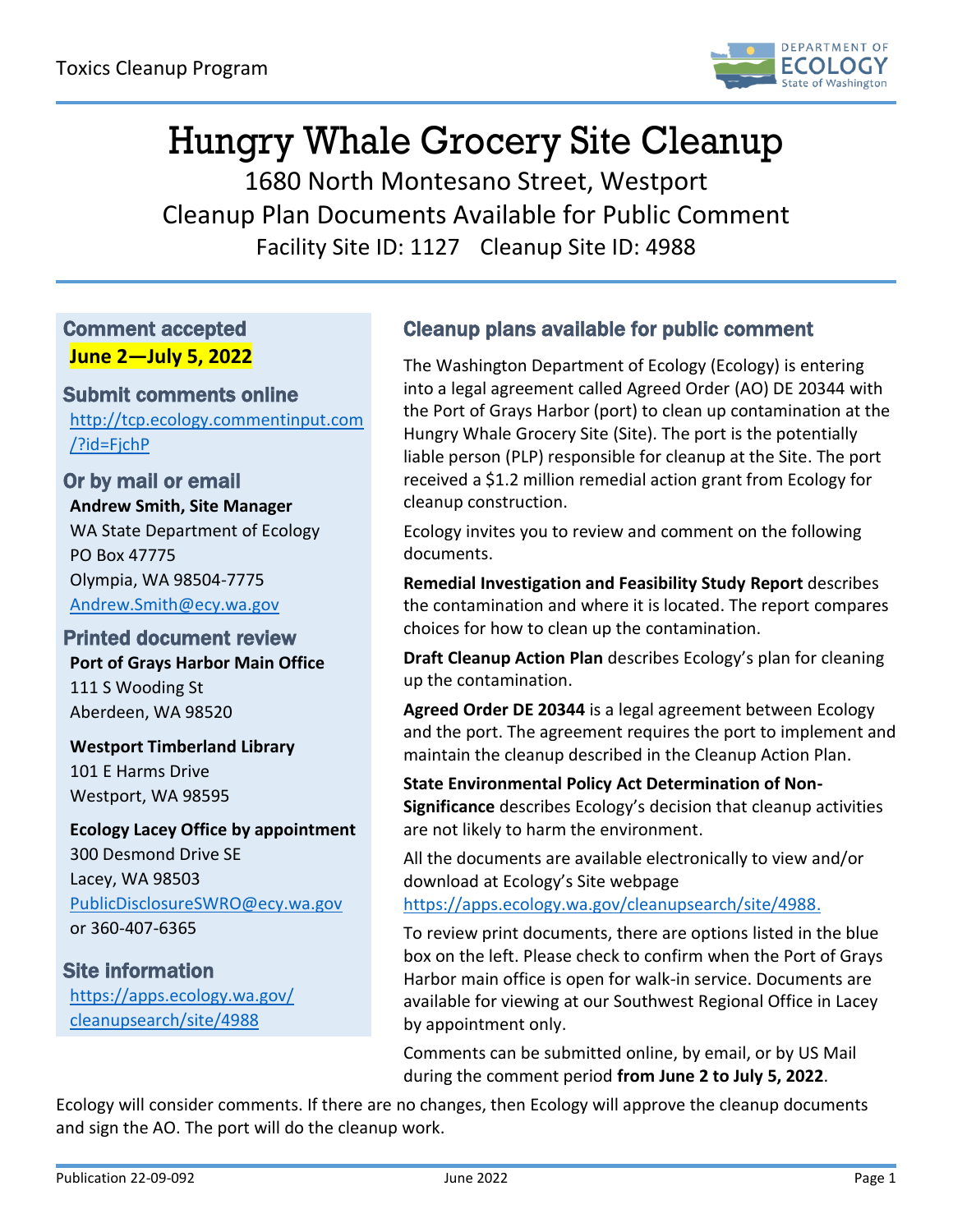

#### **Background**

The port owns the Hungry Whale Grocery property. A portion of the property is leased for a retail gasoline fueling station and convenience store. The convenience store and gas station were constructed in the mid-1970s. The property is in a mixed-use tourist commercial zoning district.

The Site is located at the east corner of the intersection of North Montesano Street and Wilson Avenue. There is one 20,000-gallon underground storage tank (UST) and a gasoline dispenser island at the Site.

In 1985, a petroleum leak was reported from the property's piping and UST fueling system. The leak contaminated soil and shallow groundwater at the Site. In 1991, a 2,000-gallon gasoline UST was removed and a 6,000-gallon gasoline UST was closed in-place. When the older USTs were decommissioned, the 20,000 gallon UST was installed in the southeast part of the property.

#### Contamination and possible pathways of exposure

Gasoline contamination of the soil and groundwater needs to be addressed under the state's cleanup law, the Model Toxics Control Act (MTCA).

Contaminants in soil and groundwater:

- Gasoline
- BTEX (benzene, toluene, ethyl benzene, and xylene)

**Soil:** Petroleum contamination extends from near the surface to about 13 to 14 feet below ground. Areas covered with asphalt or concrete pavement reduce the chance of contacting the soil contamination. People using earth-moving equipment may be exposed to contaminated soil by directly touching it or accidently eating it from dirty hands. Contaminated soil extends into the right-of-way beneath North Montesano Street and Wilson Avenue.

**Groundwater:** At the Site, groundwater is shallow, about four to eight feet below the surface. The area of contamination in groundwater is a plume. At the Site, the groundwater plume is generally confined to paved areas. If contaminated groundwater seeps into soil excavations, then people doing the excavating could be exposed to groundwater contamination. Contamination of drinking water is not a concern because the City of Westport (city) supplies water to the Site and there are no municipal drinking water wells in the vicinity.

**Vapor intrusion:** Although soil gas contains volatile organic compounds, testing of indoor air in buildings shows no evidence of potential vapor intrusion risk to people.

#### Previous cleanup actions

In 1997 to 1999, the port used enhanced bioremediation (biosparging) to remove groundwater contamination. Biosparging injects air into groundwater to increase biological activity that breaks down contamination. But this treatment was not effective in removing groundwater contamination.

In 2005, a culvert was exposed near the southern corner of the property. About 400 gallons of weathered gasoline and water was removed from the culvert, removing a source of petroleum contamination.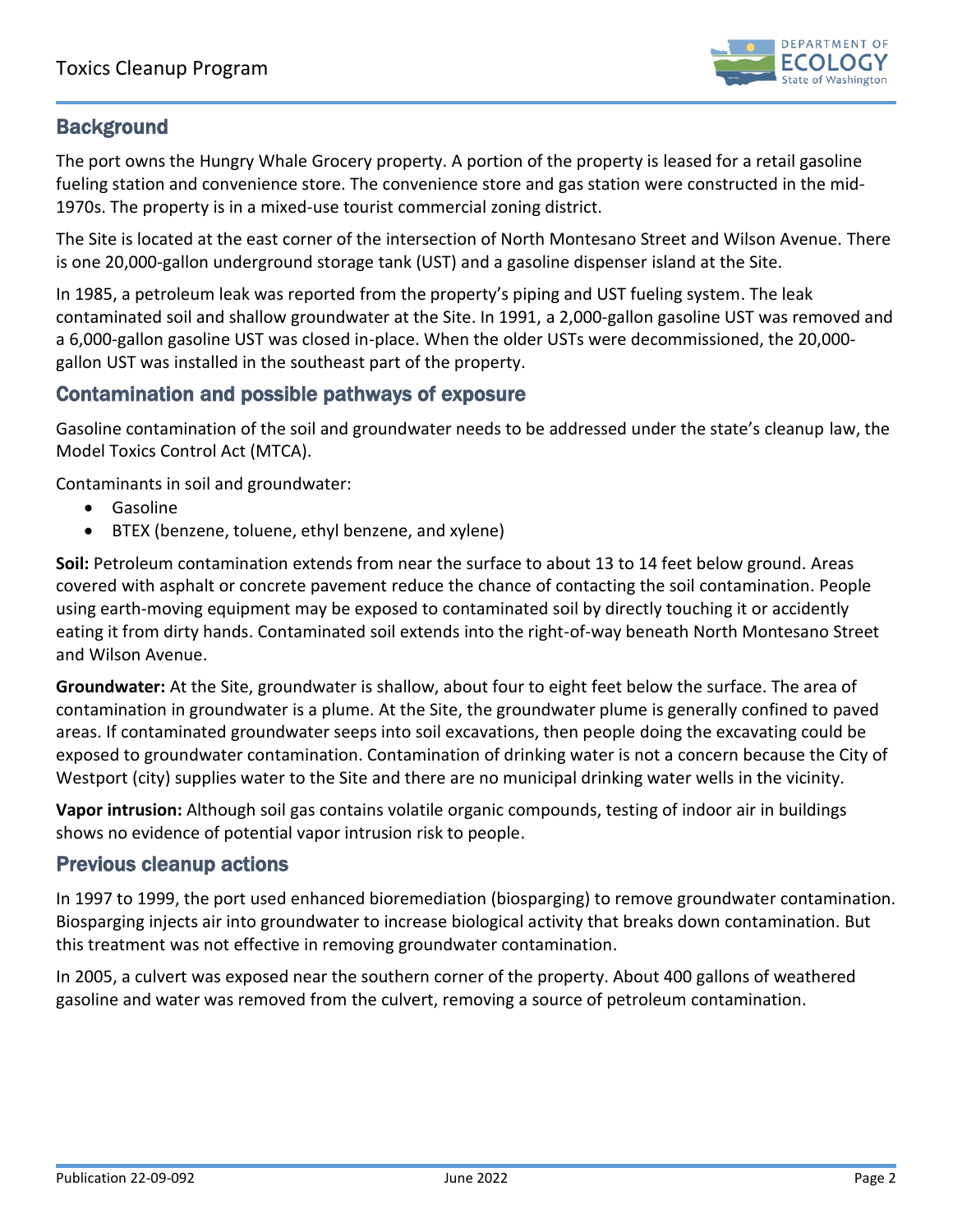

#### Proposed plan for cleanup

Ecology's proposed cleanup plan is described in the draft Cleanup Action Plan.

Removal of contaminant sources in soil and groundwater should reduce the amount of groundwater contamination at the Site. The cleanup plan is a combination of soil excavation and groundwater removal. The port will demolish the convenience store and remove the UST and fuel dispensing equipment. About 5,200 cubic yards of contaminated soil will be excavated and properly disposed of off-Site (see Figure 1). Any contaminated soil that might extend beneath the street right-of-ways will not be removed.



Figure 1. The yellow area shows where contaminated soil, buildings, and structures will be removed. Areas are not exact.

Groundwater entering the soil excavation will be pumped out. The port will treat the pumped water at an on-Site temporary facility. After treatment, tests will confirm the water is clean enough to release into the city's stormwater ditch.

The port will backfill the excavation with clean soil after groundwater treatment.

After the contaminant source is removed, concentrations in soil and groundwater will decrease from biological activity, called natural attenuation. Conditions will be monitored to make sure the contamination decreases in groundwater.

The port will file an environmental covenant with the county. Among other restrictions, the covenant will likely restrict groundwater use at the Site. As long as the covenant is in place, Ecology will review conditions at the Site every five years.

After cleanup, the property will be ready for redevelopment.